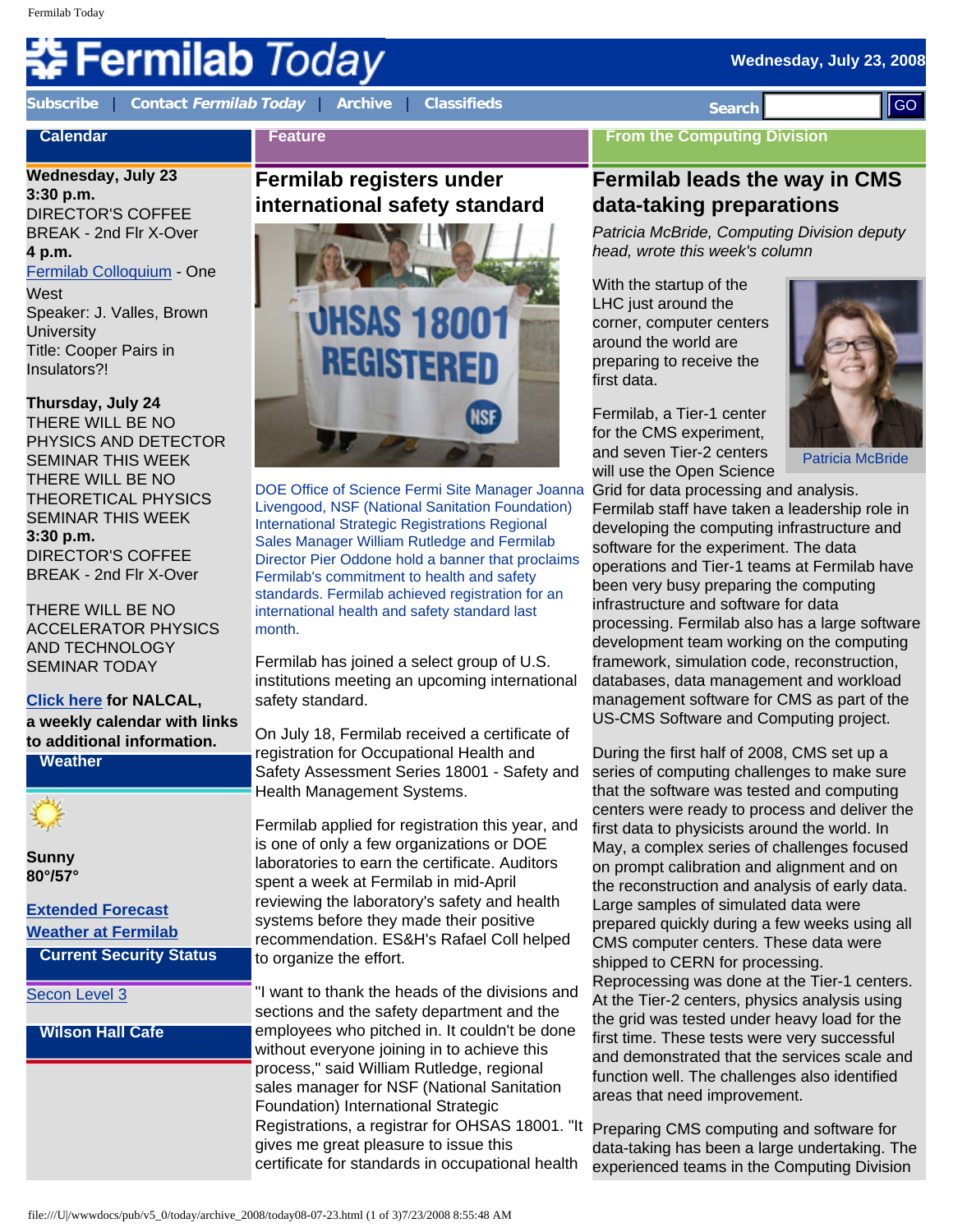# **Wednesday, July 23**

- Cajun style lentil soup
- Cajun chicken ranch
- Tilapia w/jalapeno lime sauce
- Parmesan baked pork chops
- Smoked turkey panini w/

pesto mayo

- Assorted slice pizza
- Chicken Alfredo fettuccine

#### [Wilson Hall Cafe Menu](http://bss.fnal.gov/cafe/index.html)

#### **Chez Leon**

#### **Wednesday, July 23 Lunch**

- Tinga tostada
- Rice & beans
- Napolitano flan

#### **Thursday, July 24 Dinner**

- Pasta w/roasted summer vegetables
- Grilled swordfish
- Sauteed green beans
- Peach melba

#### [Chez Leon Menu](http://bss.fnal.gov/chezleon/july.html)

Call x4598 to make your reservation.

#### **Archives**

*[Fermilab Today](http://www.fnal.gov/pub/today/archive.html)*

**[Result of the Week](http://www.fnal.gov/pub/today/resultoftheweek/index.html)**

**[Safety Tip of the Week](http://www.fnal.gov/pub/today/safety/)**

**[ILC NewsLine](http://www.linearcollider.org/newsline/archive/index.html)**

### **Info**

#### *Fermilab Today* is online at: [www.fnal.gov/today/](http://www.fnal.gov/today/)

Send comments and suggestions to: [today@fnal.gov](mailto:today@fnal.gov)

#### and safety."



Fermilab Director Pier Oddone wears the OHSAS 18001 banner proudly.

Fermilab Director Pier Oddone highlighted Fermilab's safety record and called the registration a tremendous achievement.

"This is really an honor for us, something that many people have worked really hard on," Oddone said. "We've established a culture of safety,

something we are able to build on over time."

DOE Office of Science Fermi Site Manager Joanna Livengood thanked Rutledge and Oddone for their recognition of her team's contribution.

"I want to offer my sincere appreciation for your recognition of the site office as a partner who helps to make the laboratory safe every day," she said.

This is Fermilab's second international recognition of management practices in a year. Last fall, Fermilab celebrated the international recognition of the laboratory's environmental management practices when the laboratory achieved the [ISO 14001](http://www.fnal.gov/pub/today/archive_2007/today07-10-15.html) 

[registration](http://www.fnal.gov/pub/today/archive_2007/today07-10-15.html).

Registering under Occupational Health and Safety Assessment Series 18001 - Safety and Health Management Systems meets a major commitment made by the Fermi Research Alliance, which manages Fermilab, in its contract with DOE.

*-- Rhianna Wisniewski*

#### **Milestone**

# **Machine Shop supervisor Charles Matthews retires**

Charles Matthews' influence appears in the speed of circling protons, the glisten of modern art and the diversity of Fermilab's workforce.

He retired last month after 38 years at the laboratory, including 20 as machine shop

and the CMS Center have made major contributions to ensure the experiment's success. They will continue in what will surely be an interesting and challenging startup.

The architecture outlined years ago has become a reality. The experimenters anxiously await the first data, which will arrive very soon. In the meantime, we continue to test the systems using data from the cosmic rays that pass through the detector.

#### **In the News**

# **Researchers pursue grasses as Earth-friendly biofuel**

**From** *PhysOrg.com***, July 21, 2008**

At a small site on the Batavia campus of Fermilab, ecologist Julie Jastrow of Argonne National Laboratory pushes the scientific frontier in a new and exciting way: She watches the grass grow.

As part of an effort to develop a new collection of alternative fuels, Jastrow and her colleagues from the U.S. Department of Energy's (DOE) Argonne National Laboratory and the University of Chicago have planted seven different combinations of native Midwestern prairie grasses on the 13-acre site at Fermilab's campus.

The experimental facility that Jastrow planted in June will examine the sustainability of different perennial bioenergy crops – plants that could be turned into energy either by being burned directly or by being converted into cellulosic ethanol.

While crops with high starch or sugar contents -- most notably corn grain and sugarcane - are the focus of current bioenergy applications, botanists have also seen potential in perennial grasses. "Right now, if you looked at the list of perennial bioenergy crops being studied, switchgrass will be at the top of the list," Jastrow said.

According to Jastrow, DOE began to consider perennial forage crops as possible sources of alternative fuels during the oil crisis of the late 1970s and early 1980s. As Americans lost access to imported oil due to political instability in the Persian Gulf states, scientists saw an opportunity in the open grazing land of the Great Plains and the prairie remnants of the Midwest, where switchgrass and other native perennial grasses grow in dense stands from four to eight feet high.